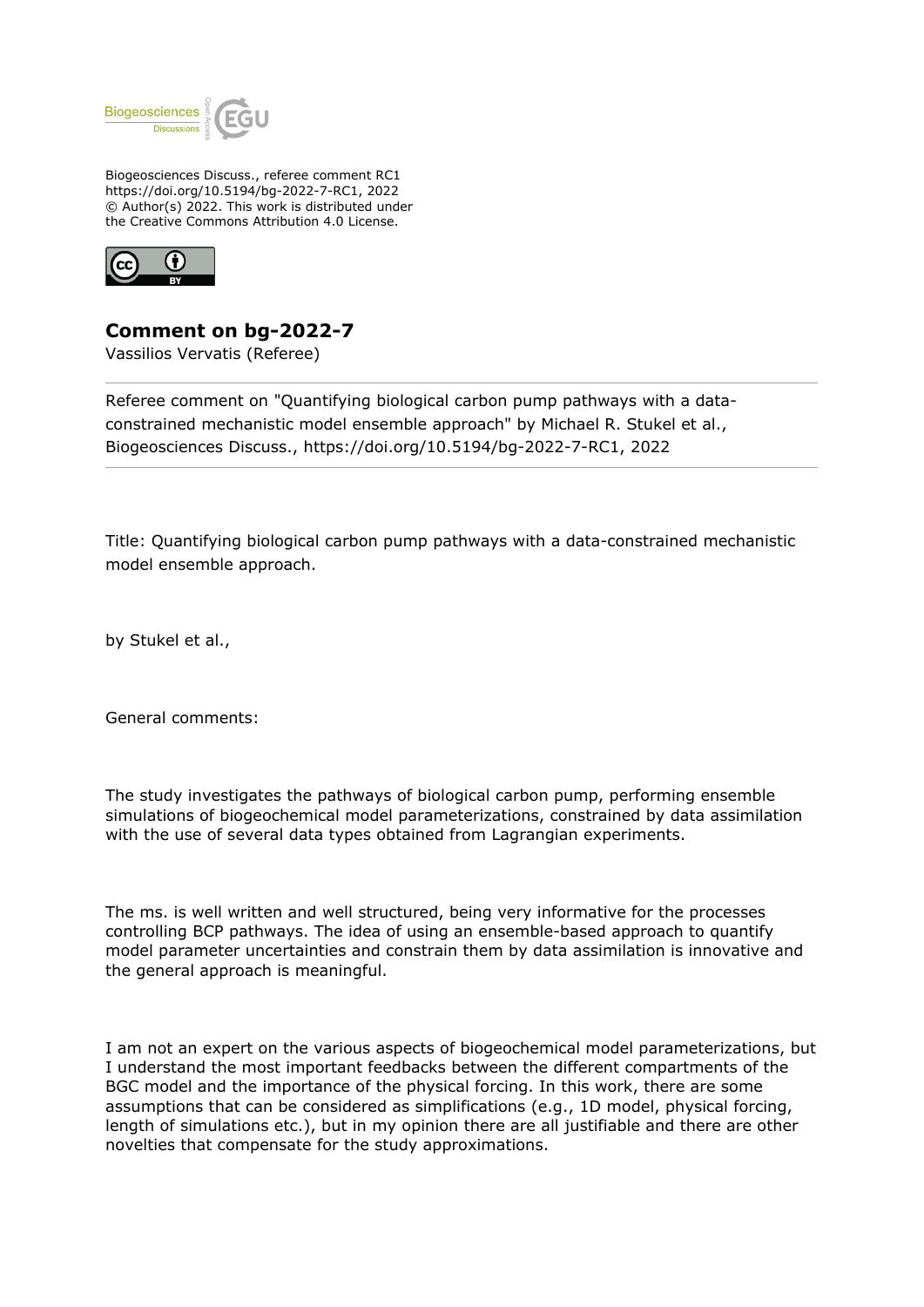Overall, I find the ms. worthy of publication in Biogeosciences after minor revisions. Please find below a list of comments that I would like the authors to address.

Specific comments:

1) P6, L183 and L188. Vertical eddy diffusivity is varying with depth or is set constant? Please clarify.

2) P6, L196. Which model variables, in addition to the euphotic zone, you could have simulated? Please clarify why those variables were excluded from the simulation (e.g., computational cost?) and explain how this may affect model uncertainty in relation to other error assumptions.

3) P7, L237 and P8, L252-264. In the context of data assimilation, observational errors are often considered as a combination of instrument and representativity errors, the latter usually being the most important of all. The authors here quantify observational errors as the standard deviation of their measurements and/or the instrument error; if I understood correctly, representativity errors are not considered here. Are these errors relevant in terms of magnitude with observation representativity errors?

4) I am confused with the threshold limit "detlim" referred as "experimental detection limit". How this threshold is defined? I see that the "detlim" depends on indeces i,j,k and that k-index is not an option for the observations; why? I think the authors should provide more explanations regarding the "detlim" threshold, because the cost function decrease (after several iterations) largely depends on this (at least this is what I understand from the definitions of  $J(p)$  and error i,j,k at the end of page 7).

5) Overall, in the data assimilation Section 2.4, it is not clear to me which model variables consist the control vector e.g., is it the same with the model state vector described in Table 1 (or not)? Please clarify.

6) P18, L669-670 *"our work shows that very different parameter sets can result in similar cost function values, despite generating distinctly different model outputs"*. This is an interesting result, but what does it means exactly (especially here where the cost function is different wrt variational approaches)? Please elaborate.

7) P19, L690-692 *"A further study (Anugerahanti et al., 2020) simultaneously perturbed physical circulation fields and the biogeochemical model and found that results were most sensitive to variability in the biological model"*. Vervatis et al., (2021a) and (2021b) performed ensemble simulations, using a 3D high-resolution ocean physics and